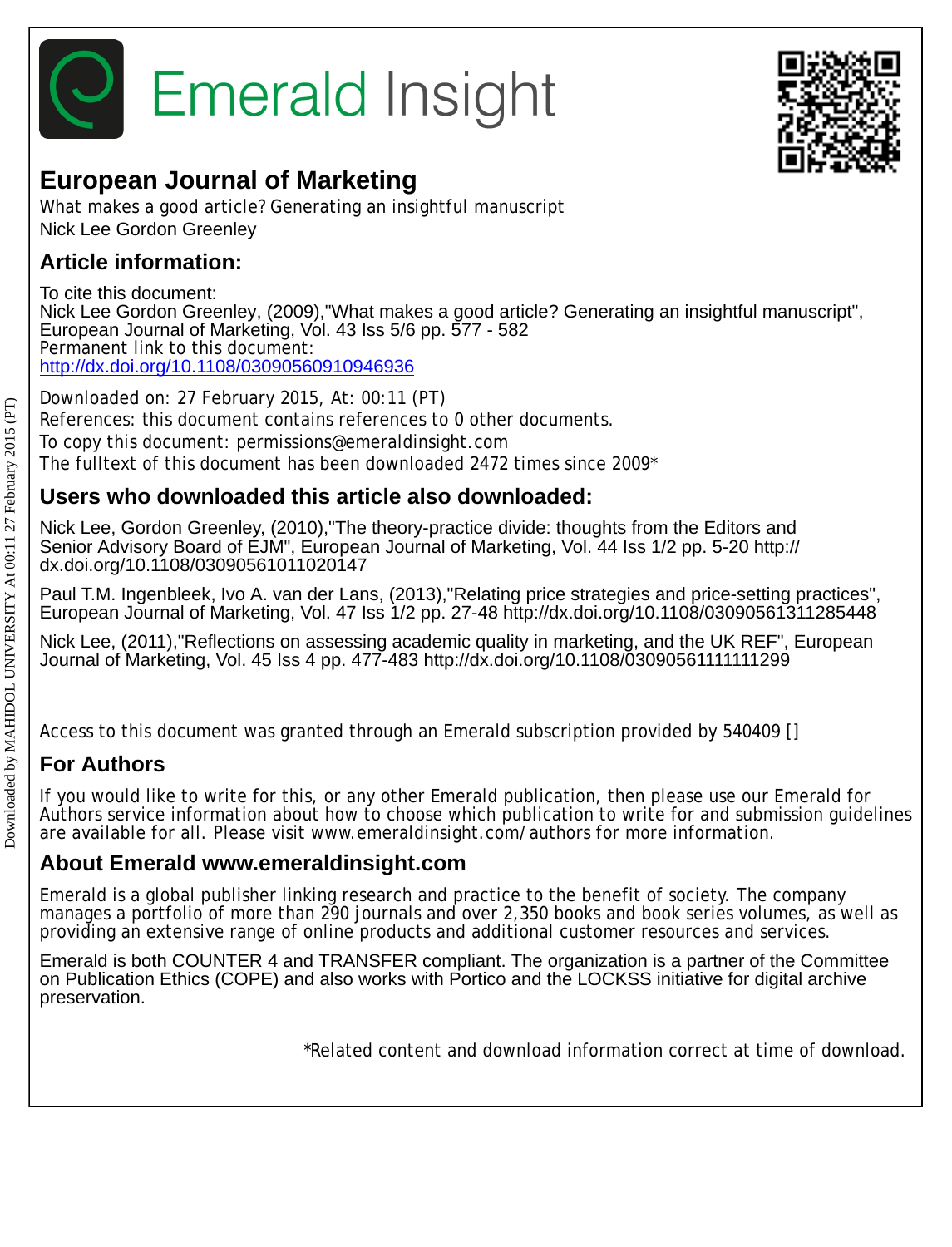The current issue and full text archive of this journal is available at www.emeraldinsight.com/0309-0566.htm

# EDITORIAL What makes a good article? Generating an insightful manuscript

Nick Lee and Gordon Greenley Aston Business School, Birmingham, UK

#### Abstract

**Purpose** – The purpose of this editorial is to provide guidance to  $E/M$  authors about the structure and presentation of manuscripts that are likely to be insightful and that will probably provide contributions to knowledge.

Design/methodology/approach – The approach is editorial advice based on the Editors' experience of receiving circa 500 manuscripts during their first year as Joint Editors of EJM, but which is also consistent with guidance in other leading journals.

Findings – Guidance is provided for authors when preparing and revising their manuscripts, which is also a basis for further discussion and exchange concerning the effectiveness of communicating research outcomes.

**Research limitations/implications –** The guidance is based on the views of the  $EJM$  Joint Editors, although it is consistent with other leading journals.

Practical implications – Hopefully, authors will find the guidance helpful, although the editors emphasise that it is guidance and not a strict prescription that must be obeyed.

Originality/value – Hopefully, the editorial provides more "food for thought" for authors.

Keywords Communication, Authorship, Research results

Paper type Viewpoint

In previous Editorials we have discussed the primacy of theory, the primacy of data and on being a successful and valuable reviewer. In this Editorial we discuss the ingredients of what makes an insightful manuscript that will make a contribution to a particular research domain. We were inspired to write this by our involvement in making the 2008 European Journal of Marketing Best Paper Awards. So perhaps before getting into the real "meat" of our editorial, it would be appropriate to congratulate the award winners for their excellent work. So, many congratulations to Terje J. Vaaland, Morten Heide and Kjell Grønhaug, for their article "Corporate social responsibility: investigating theory and research in the marketing context", which appeared in Volume 42, issue 9/10 (winner of the EJM best paper award), and Jill Sweeney, Geoffrey Soutar and Tim Mazzarol, for their article "Factors influencing word of mouth effectiveness: receiver perspectives", which appeared in Volume 42, issue 3/4 (highly commended). We would also like to thank Audrey Gilmore and David Carson for judging this award – given their main involvement in Volume 42's production.

Great papers like our award winners are vital to a journal like *EJM*, because an academic journal stands or falls in the long term on the quality of its published work. Journals which start off with high profile editors, editorial boards, and much publicity will not sustain a consistently high rating without good work, and in turn journals



Emerald

What makes a good article?

577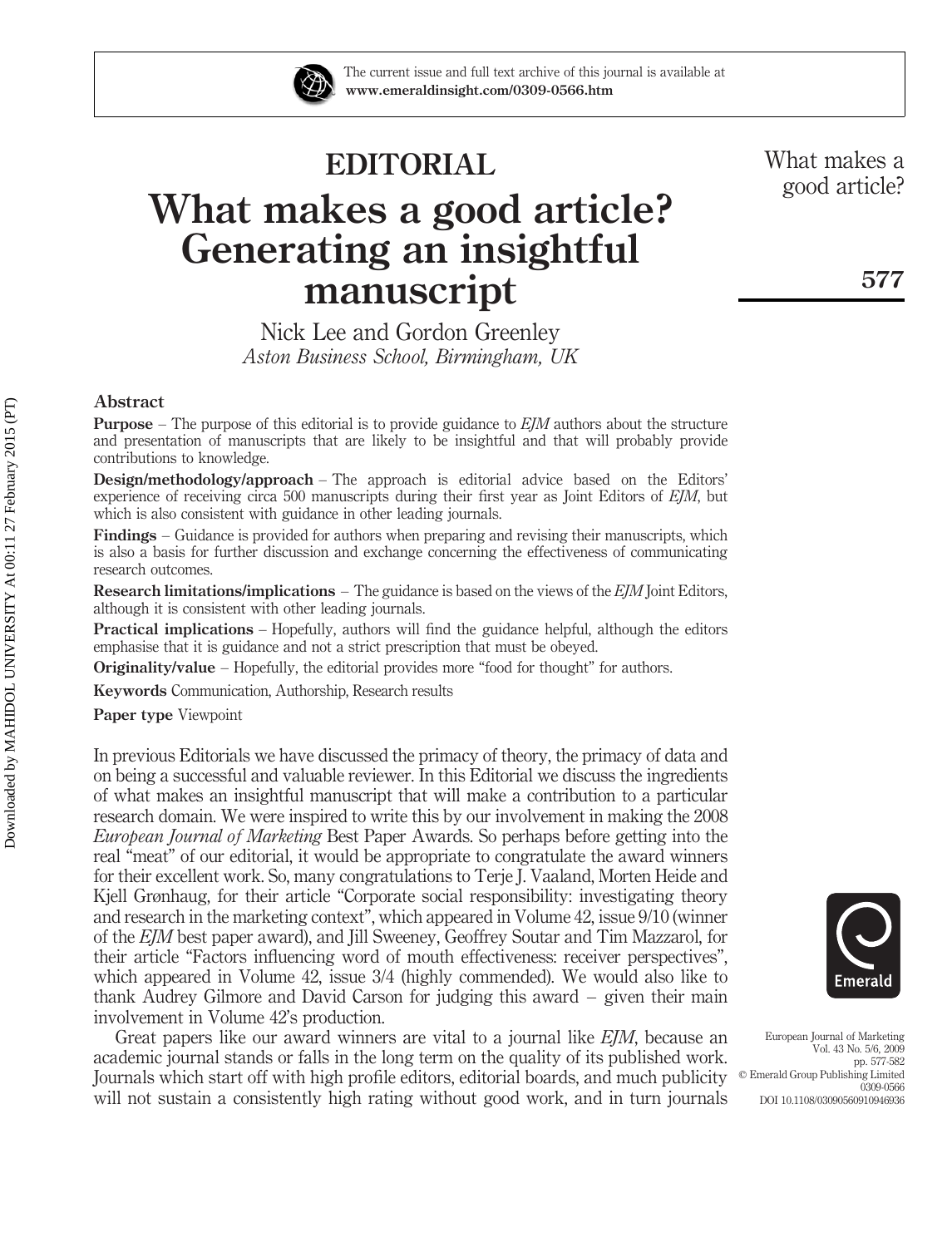which start small can end up leading the field in their disciplines by way of publishing high-quality, ground-breaking research which is of interest to the discipline. Of course, it helps in this regard to have a large number of high-quality submissions, being reviewed by excellent reviewers, and it is particularly with the former in mind, that we write this editorial. The content of this editorial has been inspired by our own work with excellent colleagues, by our time as Editors of various journals and special issues, and also by conversations with our Editorial colleagues from the many excellent journals in marketing and business research. Most importantly, we have been inspired by the many failures we have had, and mistakes we have made, in the publication process. In fact, the most helpful lesson each of us ever learned was that the amount of success you have in publishing is proportional to the amount of times you fail. In other words, even those who you and I may think are amazingly successful in the publication process had many failures for each one of their great publications. Even more important is that this failure does not ever really stop – no matter how many times you publish you still also get rejected plenty of times!

As Editors we read many manuscripts presented in very many different writing styles and with many differing structures, some of which are very effective in communicating to the target audience and many that are ineffective. Writing an academic article is an exercise in effective communications, and although the objective is to clearly communicate the novel contributions of a piece of academic research, achieving effectiveness is not always easy. Therefore, the following is offered as suggested key issues to address when generating an academic article. Much of what we say is perhaps obvious, but in many of the manuscripts that we have reviewed in our tenure so far, these issues are not effectively addressed.

Perhaps the critical thing to realise first and foremost is that good research does not always make a good manuscript, and conversely, average research can often result in a good manuscript if written well. This is in some ways a rather sobering thought, and for many it is or will be a painful lesson. Most of us have done work which we thought was particularly brilliant, only to have it rejected from a journal for reasons which have more to do with the presentation than the actual content. The upshot of this is that a journal rejection is rarely a comment on your ability as a researcher. More often, you need to work on how you communicate your ideas. It should be heartening to know that this is a skill that is eminently learnable, but it must begin with the recognition that writing and communicating is a vital skill in its own right, and not just an afterthought.

Each section of an article can play a crucial role in acceptance or rejection – even though it is only particular sections, which may be specifically criticized. However, each of those individual sections also must make up a coherent whole – a concept, which will be familiar to those versed in hermeneutics. We sometimes like to think of an article not as a "report on some research we did" but as a "story". That story simply has to make sense as a whole. One thing, which may be helpful is to think of the reader when you write; the aim you have is to lead them to a particular destination. You must consider what that destination is, and how you will get them there. Each part of the manuscript must be ruthlessly evaluated as to whether it helps or hinders this goal – and if something doesn't help, then it hinders.

The introduction has a pivotal role, as it needs to engage the reader with the manuscript's content, and convince the reader about the value of its contributions. This may sound obvious, but it is very often missing to a greater or lesser extent in

EJM 43,5/6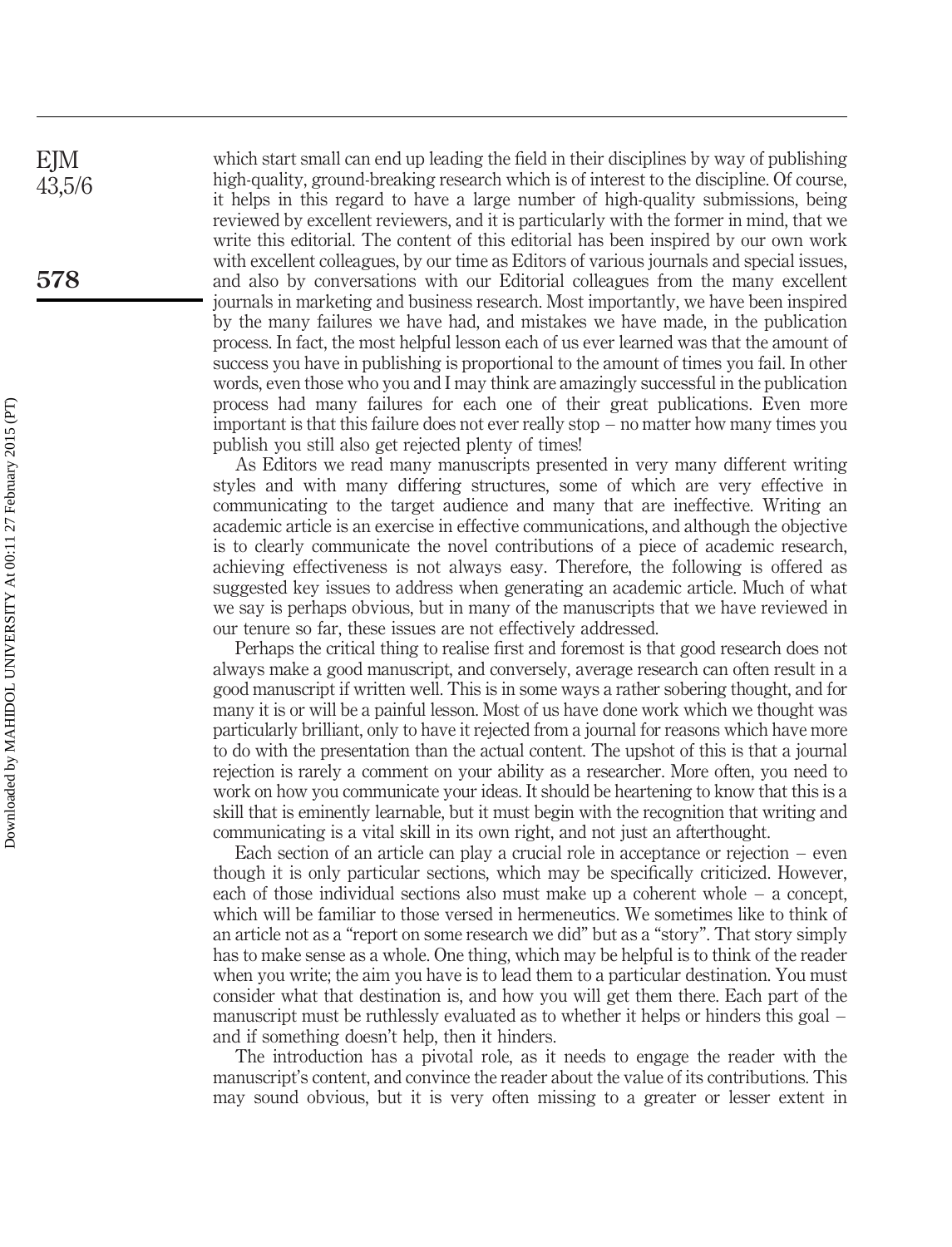manuscripts that we receive. It needs to concisely justify what was done and why it is important that this was done. There needs to be a compelling theoretical rationale that concisely justifies why the research was carried-out. Often this is missing in a manuscript, or the reader is simply told by the author(s) that " this is interesting", or that "research has not been done in this area". Of course, the latter is very often true, but alone this is not a reason for conducting the research project, nor of reading it for any other reason than general interest. Something may not have been done before because it is not important, or is unlikely to advance our knowledge. For publication in a top-level scholarly journal it is the duty of the authors to present a compelling rationale as to why conducting the research makes a theoretical contribution, not just a practical one. Yet too often introductions are too long and tend to ramble, the rationale is obscured, or the reader gets bored, or the authors lose sight of their objective. Such issues are often the result of authors' lack of confidence in their work as much as a lack of ability to get their points across. If the authors are aware of, and confident in, their contribution, the introduction is usually concise and clear. Of course, it is up to the Editor and reviewers to present their opinion on whether this is compelling or not, but at least in this situation they have a chance to evaluate your work on its merits. Both of us have had the benefit of working with wonderfully-skilled colleagues, and a consistent topic of discussion about publication has been the introduction of the work, so we really cannot stress its importance enough.

Removing the introduction from consideration, probably the most common weakness of manuscripts that we receive is inadequate or non-existent theory development, which is why we devoted a previous editorial to the importance theory development (see Vol. 42 No. 9/10). We are by no means the only Editors or scholars to call for the improvement in theory development in marketing, and even within wider organizational research such calls are commonly raised. Yet although progress is being made – and we have certainly seen it over the course of the last year at  $E/M -$  it still sometimes seems that we think more about our methods than our theories. When theory is considered, it is often in the context of individual hypotheses rather than overarching explanations for human or organizational behavior (etc). In such cases there is no obvious reason as to why these hypotheses are being generated, and how they fit in with what we know already. Sometimes there is a long literature review and (less often) a synthesis, followed by research questions, which purportedly arise from this review, but no actual development of the theoretical base. New insights and hence potential contributions are generated from advancing current knowledge, and therefore a good article will build-on or develop the current theory base, so that new or enhanced research questions can be generated, that will potentially provide new insights. The research questions must be clear and well argued in their justification, and be appropriate as objectives, propositions, hypotheses, or models. When manuscripts are conceptual without any empirical work, then the total value of the manuscript is obviously dependent on theoretical development. Sometimes we receive manuscripts that are just a literature review and synthesis, and while they may be technically well done and accurate, are unlikely to make a significant contribution to advancing knowledge within the particular domain, commensurate with publication in a major journal.

However, in our experience most authors are most worried about their methodology section being criticised. Interestingly, we would tend to agree that it is most often the methodology, which receives the most strident criticism from reviewers. Yet it must be What makes a good article?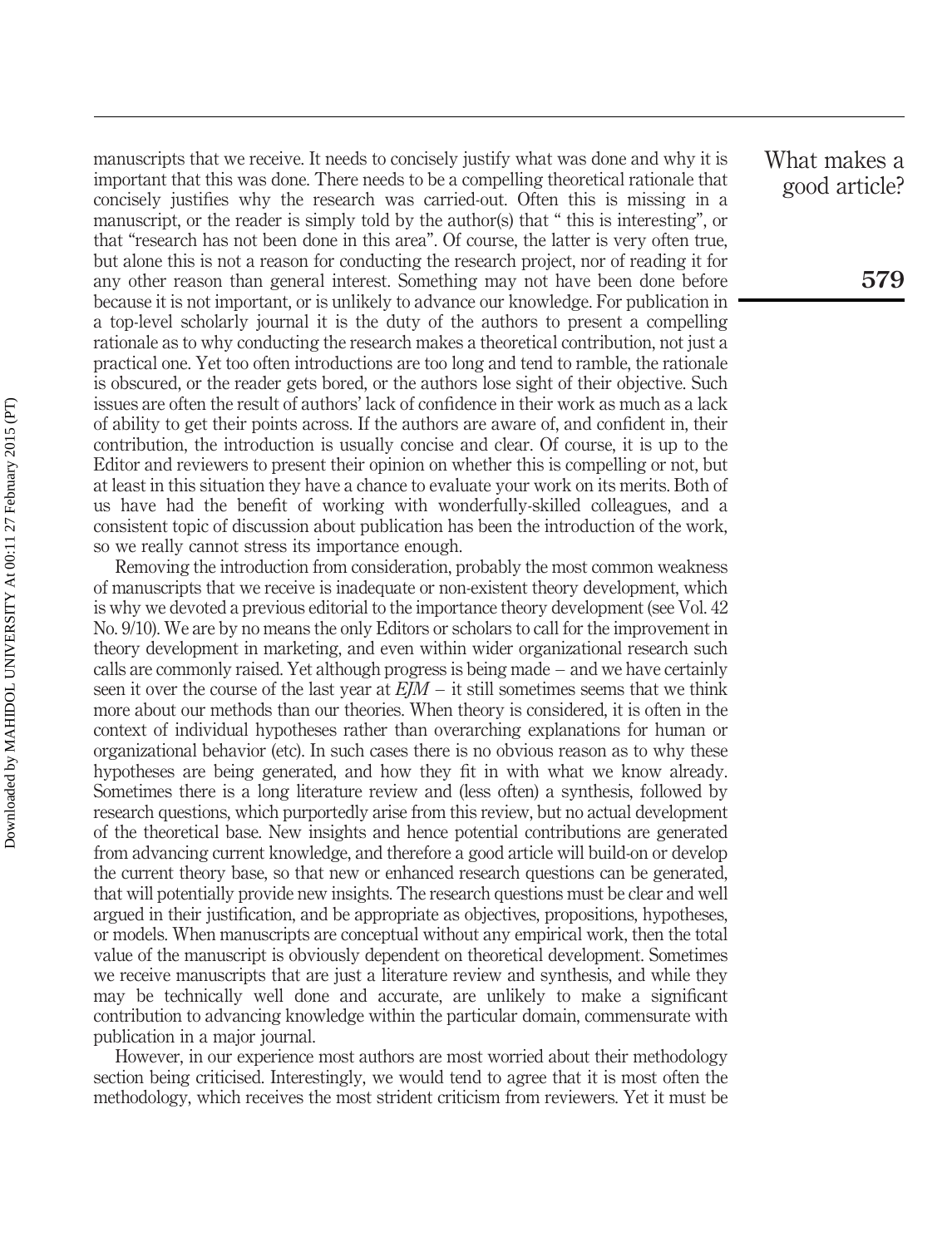remembered that all methods are open to criticism, and in this sense, the methods are the easiest part of a manuscript to criticise. We would wager that a good reviewer could find something to criticise in any empirical paper published in any journal! What this means is that sometimes methodological criticism masks theoretical flaws. In other words, a reviewer may dislike the theory or some other part of the work, or they may even just have "a feeling" that there is something not right. These issues are sometimes expressed by significant methodological criticism, because theoretical criticisms may be far more difficult to express. While of course this is not ideal since it leaves the author without advice on some key issues, it is important to realise that this may happen sometimes. The converse of this is that an author should always focus on getting the theory right, since reviewers are often more sympathetic to what they perceive as methodological flaws if they are enthusiastic about the theory. What may with a poor theory be perceived as a "fatal methodological flaw" may be seen as merely a "weakness" with a good theory – which can make the difference between rejection and revision.

Considering the methodological section itself, often this is weak because the method is not clearly explained. Very commonly the reasons for adopting a particular method are not well argued. Sometimes (and we have both been guilty of this at various times), the authors are obviously trying to hide what they perceive as weaknesses in their method. When reading this section, good reviewers will be questioning the method, and therefore it is the duty of the authors to ensure that appropriate and adequate explanations are given. The data collection and data analysis method employed in your work have critical implications on the interpretation of your findings, and thus the reader should be given full details. In particular, sample selection needs to be clearly explained both for quantitative and qualitative work, and any possible implications for the results need to be articulated. If appropriate, attention needs to be given to operationalising and measuring the concepts in the theory, and the reader needs to be convinced about the reliability and validity of these measures. In both quantitative and qualitative contexts, clear details need to be given of the data analysis methodology to avoid the unfortunate implication of the "black box" (data goes in, results come out). This also helps your work influence future work. Do not leave out important information in the anticipation that reviewers will disagree with your method on principle, good reviewers recognise that there are always some limitations in the research methods that we employ, but it is the duty of the authors to demonstrate appropriateness of their method, given the research questions that they have developed.

The results section should be engaging as it provides the initial answers to the research questions, yet it is often extremely dry. While we recognise that some of this is unavoidable in order to provide appropriate details as discussed above, it is vital for the authors to keep in mind the link between their objectives and these results. Sometimes we find that this section is quite long, being packed with descriptive statistics, and the results of statistical tests, many of which are not relevant to addressing the research questions. In this type of presentation the results germane to the research are often obscured by such an information overload. Reviewers should not be impressed simply by your methodological expertise, so it is vital to only report those results, which are directly relevant to your research questions. In other manuscripts the opposite is apparent, with little relevant information reported. Remember, the readers and reviewers need to see an appropriate set of results from your work. This helps to evaluate it of course, but also helps research to evolve in that your work is then able to be compared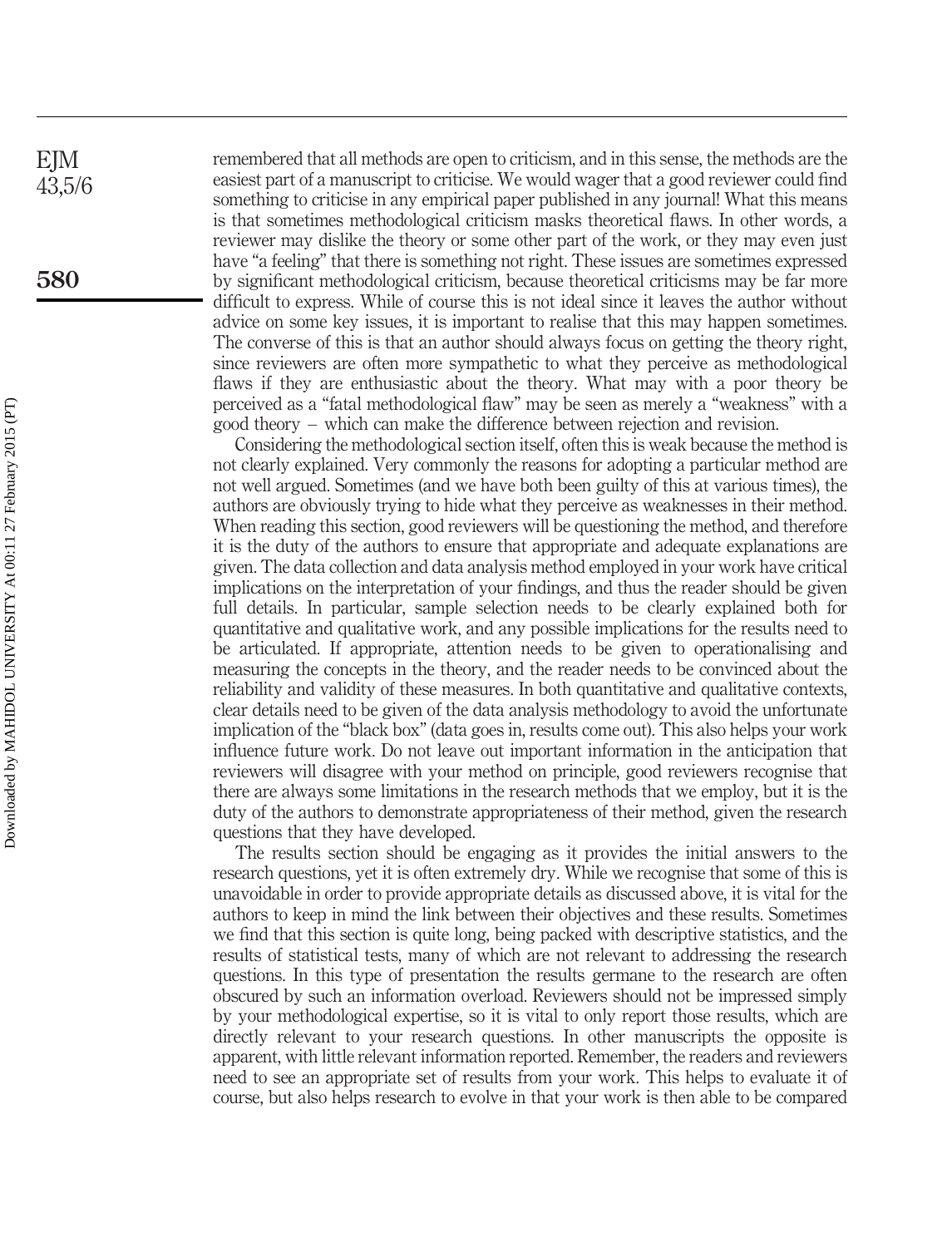with prior work. A good article should firstly justify the appropriateness of the analysis that has been carried out, and the analysis results should be clearly reported, even if they do not reach levels of significance that were hoped for. This section should only report the results that help to answer the research questions, and where possible should report tests which enable comparison with other work. Do not select only the test results, which support your model, where contrary evidence is available. The same basic advice is appropriate to qualitative work, try to avoid digressions, despite the appeal of interesting asides. Although this may seem obvious, we sometimes find that the presentation is such that these answers are not immediately apparent.

The role of the final major section, often called the discussion, is to clearly demonstrate the contributions that this work has made to the field. In many cases this section is one of the hardest to produce effectively, yet it plays a key role in evaluating a manuscript. In weak manuscripts the final section simply restates or summarises the results. There needs to be a clear discussion about how the results contribute to knowledge and often managerial practice (but in the case of EJM, not solely practice), with a demonstration that there has been consequential added value to the literature. A good article will interpret the results, discuss their importance and their implications, and relate these results back to the state of knowledge in the field. What do we know now that we didn't know before? What are the debates in the literature, which are now closer to being resolved? How do these results influence our interpretation of prior theory? At the same time, there is an opportunity for the authors to speculate on the results, particularly with respect to suggesting further research directions. This part of the paper is also important, and can have a surprisingly large influence on how useful your work is to other scholars, and consequently how much it is cited. Finally, a good article will present research limitations, and these need to be honest but not "over-the-top". Most reviewers are aware of the limitations of various methods, and it is important that the author does not look like they are paying "lip service" to such limitations, but instead discussing them honestly and accurately. These limitations can often feed through into the direction for future research.

At the end of the manuscript, it is sometimes beneficial to end on a "high note". One should always like the reviewer to finish reading with a powerful, punchy conclusion. Yet often a manuscript will "tail off" and end not with a bang, but with a whimper. Authors are well advised to try to end with something, which clearly gives the feeling that reading that manuscript was beneficial, and with some inspiration. While this can be hard, it is worth the effort in our opinion.

So if those are the parts that make a good manuscript, how should one go about learning how to write such a piece? It is hard to give significant advice in this area since the needs of all parties will be different. Some individuals will need to work on their writing quality *per se*, others on their argument construction, others on their way of presenting their work and structuring it, etc. The key is to identify one's weaknesses honestly, and take steps to solve them. We cannot stress highly enough the value of working with others, who are experienced in the publication process. Within your faculty, try to get advice from those who are publishing well, set up seminars in your department or school where draft papers are analysed, or just offer to participate in some way in a writing project. There are also regular academic writing seminars run by various bodies and organizations, so look at the websites of such institutions. While this may sound rather self-serving, offer to review for a journal. Editors are always happy to What makes a good article?